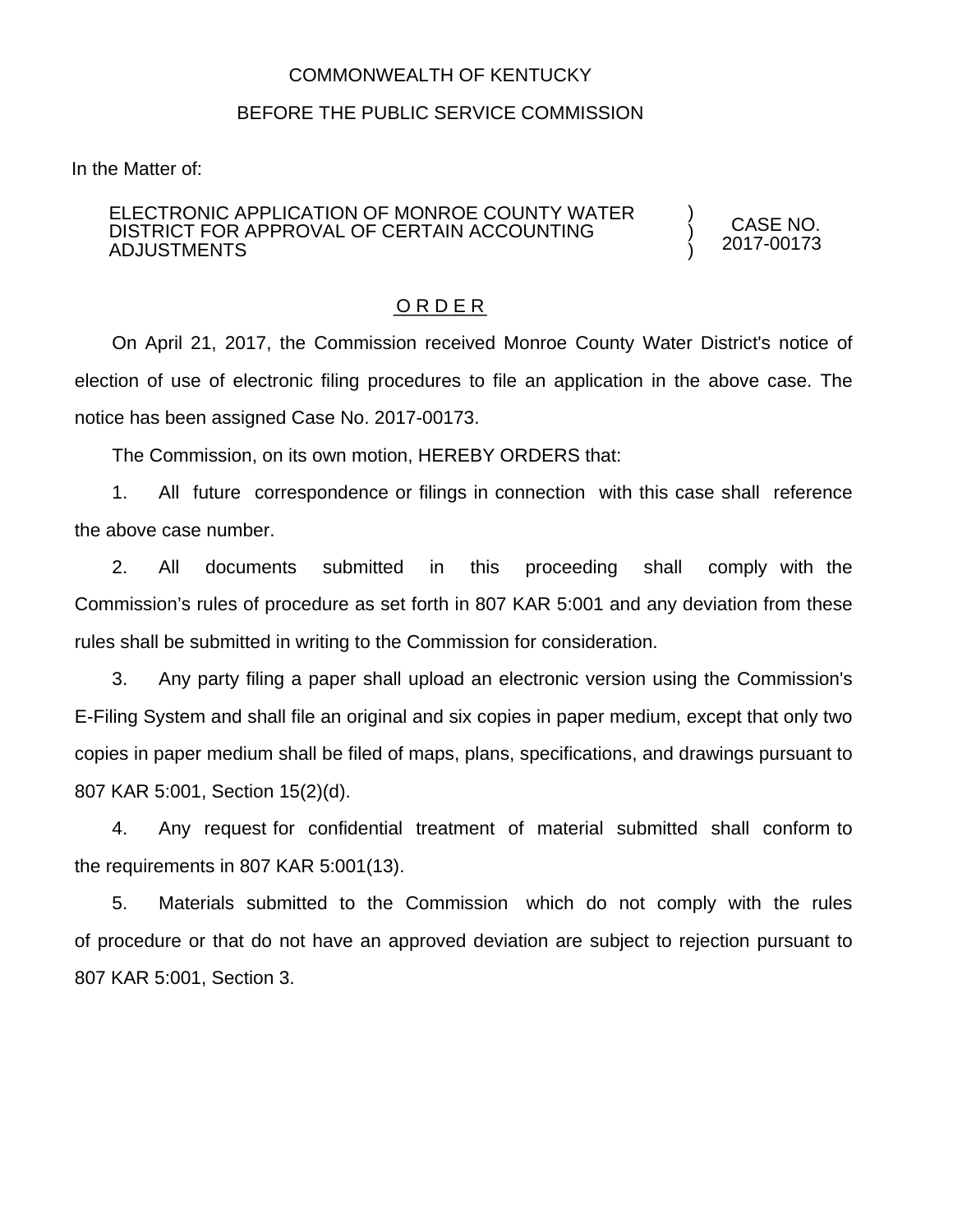By the Commission

# ENTERED APR 21 2017 KENTUCKY PUBLIC SERVICE COMMISSION

ATTEST:

alina R. Mathews

Executive Director

Case No. 2017-00173